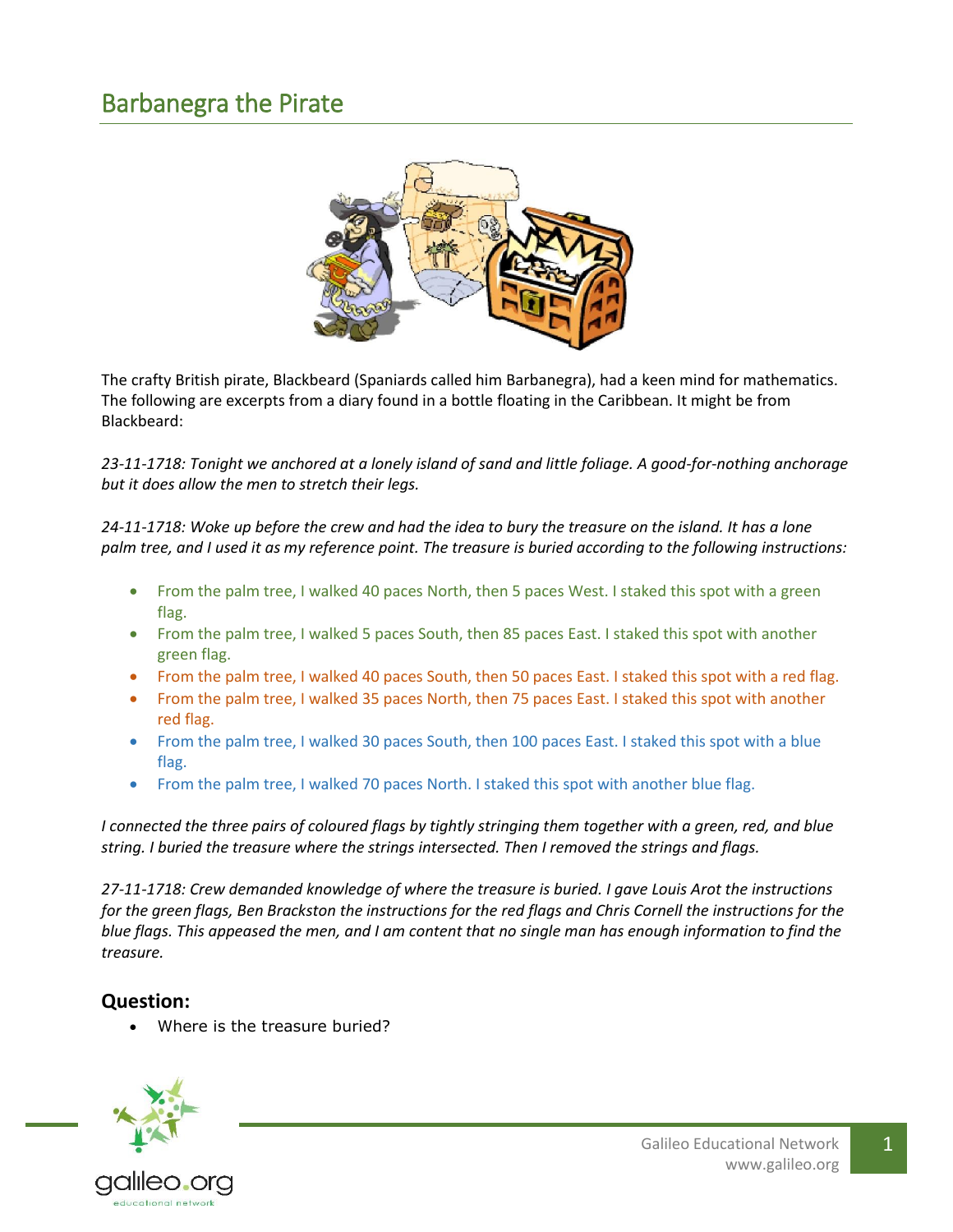## **Extensions:**

- Is the writer of the diary correct that no single man had enough information to find the treasure?
- If one of the men (Louis, Ben & Chris) was swept overboard, could the other two find the treasure?
- Hide a treasure and write down similar instructions for finding it using three strings and 6 flags.
- If you had the instructions, but didn't know the stride length of Blackbeard, how would you search for the treasure?
- If there were three palm trees, Blackbeard could have recorded the position of the treasure by measuring its distance from each tree. (Would 2 trees be enough?) Each tree below is marked its distance from the treasure. Where is it?



Even though the diary quoted above is probably a forgery, there is historical information about Blackbeard. Near the end of his 3 years of criminal life, Blackbeard had 300 pirates under his command. They sailed around in three sloops (small ships) and a 40-cannon ship that they had captured and renamed "Queen Anne's revenge". Blackbeard was so greedy that he didn't want to split up his loot with all 300 men. He probably solved his problem by deliberately running "Queen Anne's revenge" and one of the sloops onto a sand bar and then taking off with about 40 men and most of the loot in one of the sloops.